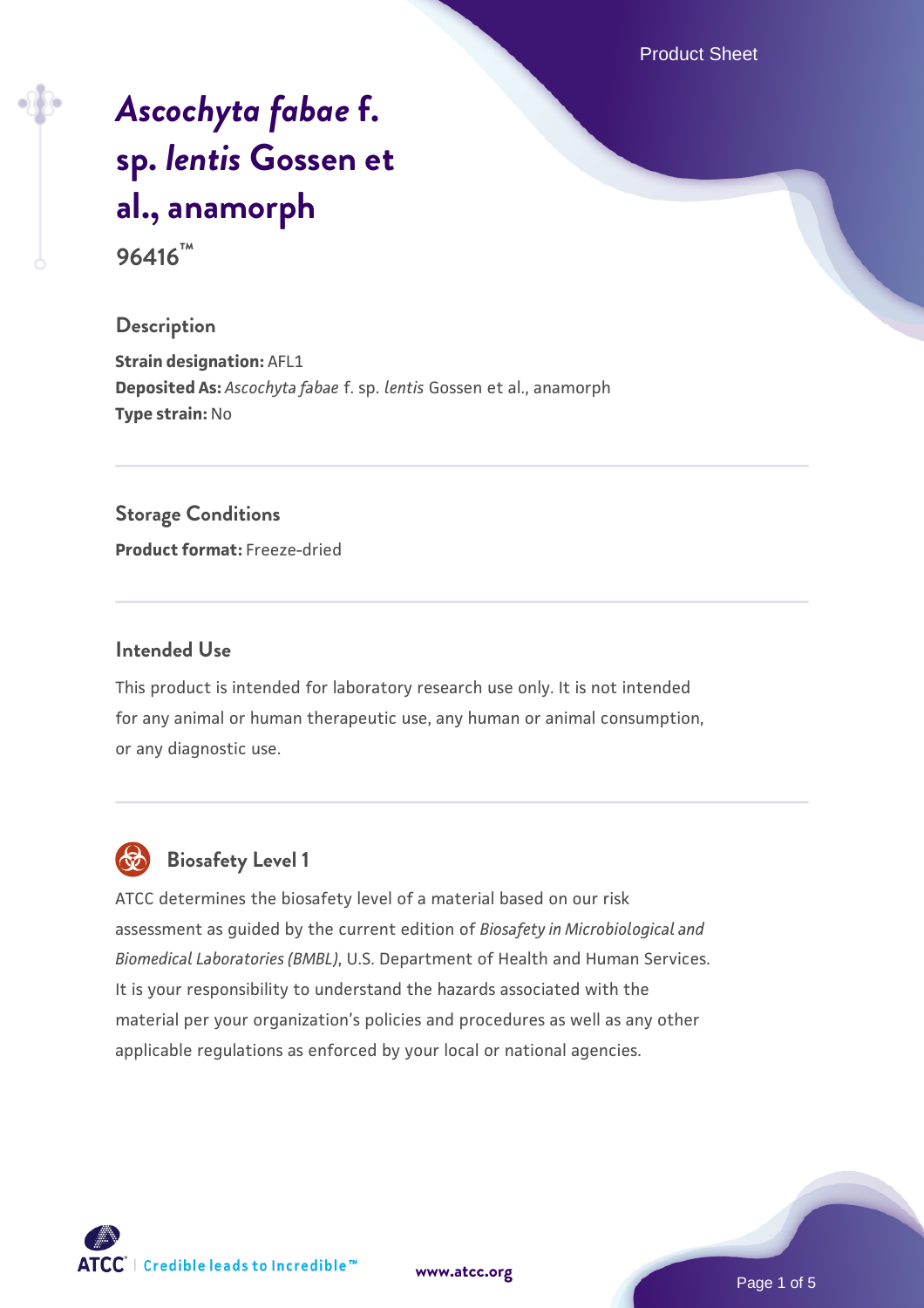ATCC highly recommends that appropriate personal protective equipment is always used when handling vials. For cultures that require storage in liquid nitrogen, it is important to note that some vials may leak when submersed in liquid nitrogen and will slowly fill with liquid nitrogen. Upon thawing, the conversion of the liquid nitrogen back to its gas phase may result in the vial exploding or blowing off its cap with dangerous force creating flying debris. Unless necessary, ATCC recommends that these cultures be stored in the vapor phase of liquid nitrogen rather than submersed in liquid nitrogen.

# **Certificate of Analysis**

For batch-specific test results, refer to the applicable certificate of analysis that can be found at www.atcc.org.

# **Growth Conditions**

**Medium:**  [ATCC Medium 325: Malt extract agar \(Blakeslee's formula\)](https://www.atcc.org/-/media/product-assets/documents/microbial-media-formulations/3/2/5/atcc-medium-325.pdf?rev=146ec77015184a96912232dcb12386f9) **Temperature:** 24°C **Incubation:** under black light

# **Material Citation**

If use of this material results in a scientific publication, please cite the material in the following manner: *Ascochyta fabae* f. sp. *lentis* Gossen et al., anamorph (ATCC 96416)

**[www.atcc.org](http://www.atcc.org)**



Page 2 of 5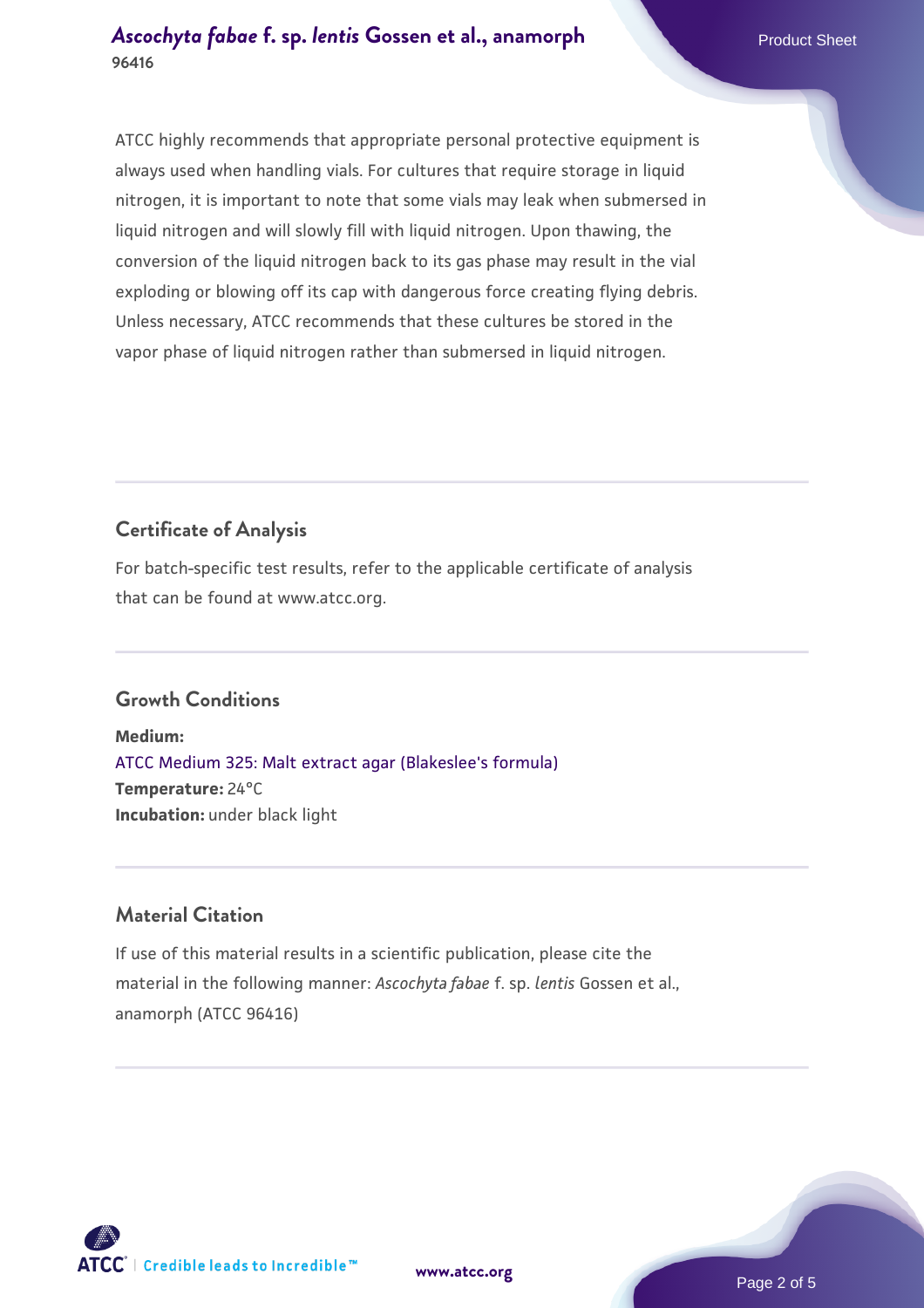#### **[Ascochyta fabae](https://www.atcc.org/products/96416) [f. sp.](https://www.atcc.org/products/96416) [lentis](https://www.atcc.org/products/96416) [Gossen et al., anamorph](https://www.atcc.org/products/96416)** Product Sheet **96416**

### **References**

References and other information relating to this material are available at www.atcc.org.

### **Warranty**

The product is provided 'AS IS' and the viability of ATCC® products is warranted for 30 days from the date of shipment, provided that the customer has stored and handled the product according to the information included on the product information sheet, website, and Certificate of Analysis. For living cultures, ATCC lists the media formulation and reagents that have been found to be effective for the product. While other unspecified media and reagents may also produce satisfactory results, a change in the ATCC and/or depositor-recommended protocols may affect the recovery, growth, and/or function of the product. If an alternative medium formulation or reagent is used, the ATCC warranty for viability is no longer valid. Except as expressly set forth herein, no other warranties of any kind are provided, express or implied, including, but not limited to, any implied warranties of merchantability, fitness for a particular purpose, manufacture according to cGMP standards, typicality, safety, accuracy, and/or noninfringement.

#### **Disclaimers**

This product is intended for laboratory research use only. It is not intended for any animal or human therapeutic use, any human or animal consumption, or any diagnostic use. Any proposed commercial use is prohibited without a license from ATCC.

While ATCC uses reasonable efforts to include accurate and up-to-date information on this product sheet, ATCC makes no warranties or representations as to its accuracy. Citations from scientific literature and

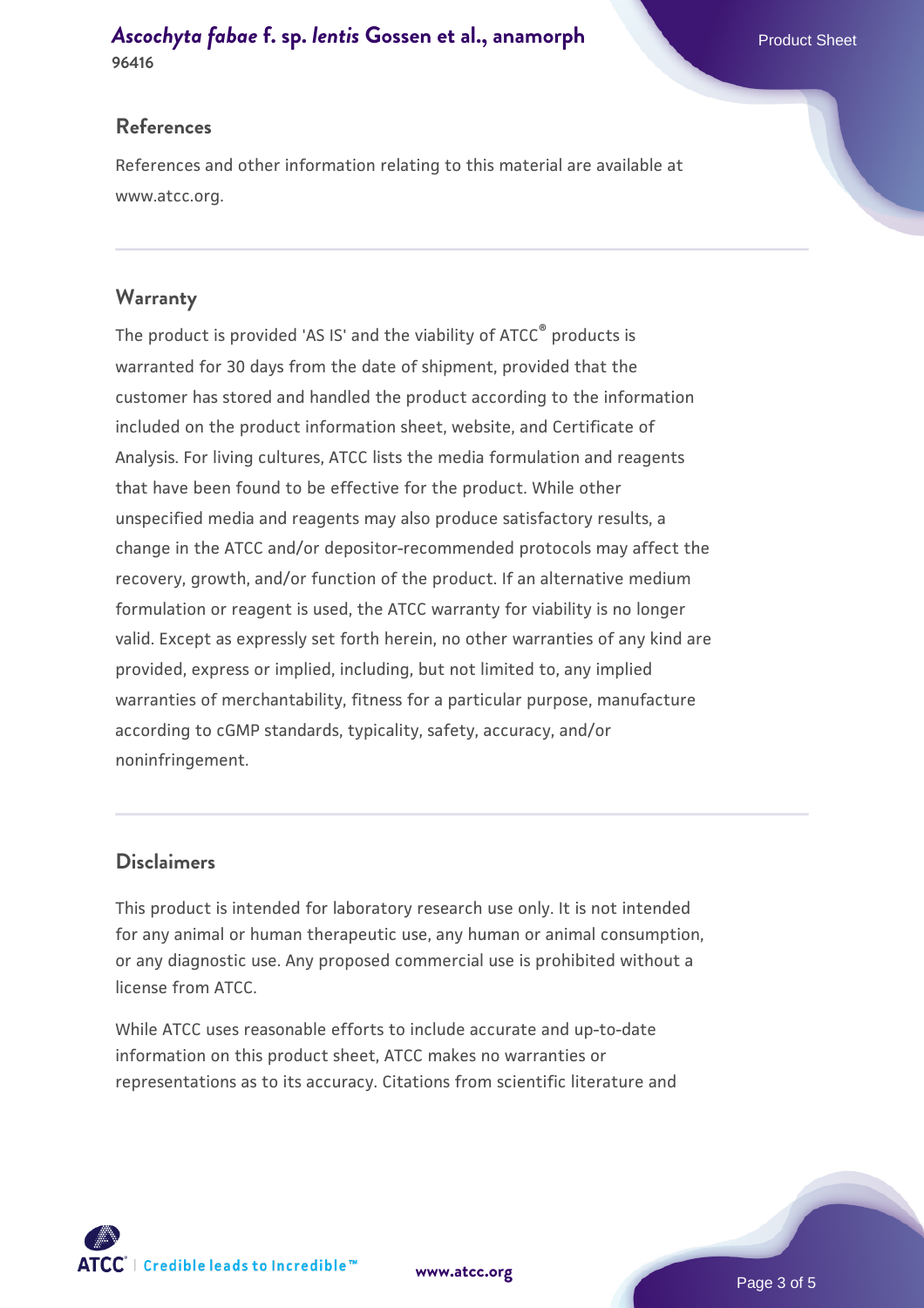# **[Ascochyta fabae](https://www.atcc.org/products/96416) [f. sp.](https://www.atcc.org/products/96416) [lentis](https://www.atcc.org/products/96416) [Gossen et al., anamorph](https://www.atcc.org/products/96416)** Product Sheet **96416**

patents are provided for informational purposes only. ATCC does not warrant that such information has been confirmed to be accurate or complete and the customer bears the sole responsibility of confirming the accuracy and completeness of any such information.

This product is sent on the condition that the customer is responsible for and assumes all risk and responsibility in connection with the receipt, handling, storage, disposal, and use of the ATCC product including without limitation taking all appropriate safety and handling precautions to minimize health or environmental risk. As a condition of receiving the material, the customer agrees that any activity undertaken with the ATCC product and any progeny or modifications will be conducted in compliance with all applicable laws, regulations, and guidelines. This product is provided 'AS IS' with no representations or warranties whatsoever except as expressly set forth herein and in no event shall ATCC, its parents, subsidiaries, directors, officers, agents, employees, assigns, successors, and affiliates be liable for indirect, special, incidental, or consequential damages of any kind in connection with or arising out of the customer's use of the product. While reasonable effort is made to ensure authenticity and reliability of materials on deposit, ATCC is not liable for damages arising from the misidentification or misrepresentation of such materials.

Please see the material transfer agreement (MTA) for further details regarding the use of this product. The MTA is available at www.atcc.org.

#### **Copyright and Trademark Information**

© ATCC 2021. All rights reserved. ATCC is a registered trademark of the American Type Culture Collection.

#### **Revision**

This information on this document was last updated on 2021-05-19



**[www.atcc.org](http://www.atcc.org)**

Page 4 of 5